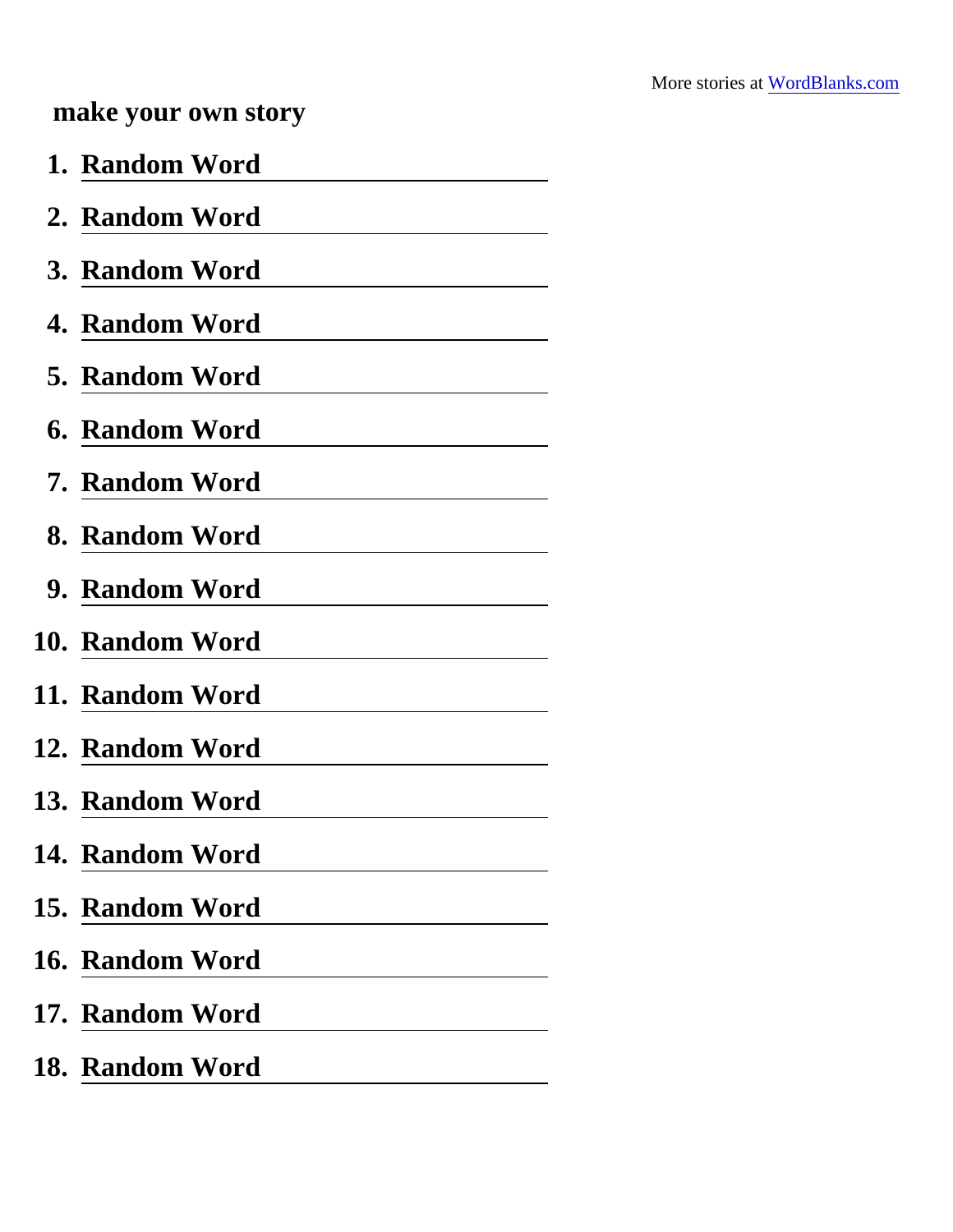| 19. Random Word                                                                                                                             |
|---------------------------------------------------------------------------------------------------------------------------------------------|
| 20. Random Word                                                                                                                             |
| 21. Random Word<br><u> 1990 - Johann Barbara, politik eta politik eta politik eta politik eta politik eta politik eta politik eta p</u> oli |
| 22. Random Word                                                                                                                             |
| 23. Random Word                                                                                                                             |
| 24. Random Word                                                                                                                             |
| 25. Random Word                                                                                                                             |
| 26. Random Word                                                                                                                             |
| 27. Random Word                                                                                                                             |
| 28. Random Word                                                                                                                             |
| 29. Random Word                                                                                                                             |
| <b>30. Random Word</b>                                                                                                                      |
| 31. Random Word                                                                                                                             |
| 32. Random Word                                                                                                                             |
| 33. Random Word                                                                                                                             |
| 34. Random Word                                                                                                                             |
| 35. Random Word                                                                                                                             |
| 36. Random Word                                                                                                                             |
| 37. Random Word                                                                                                                             |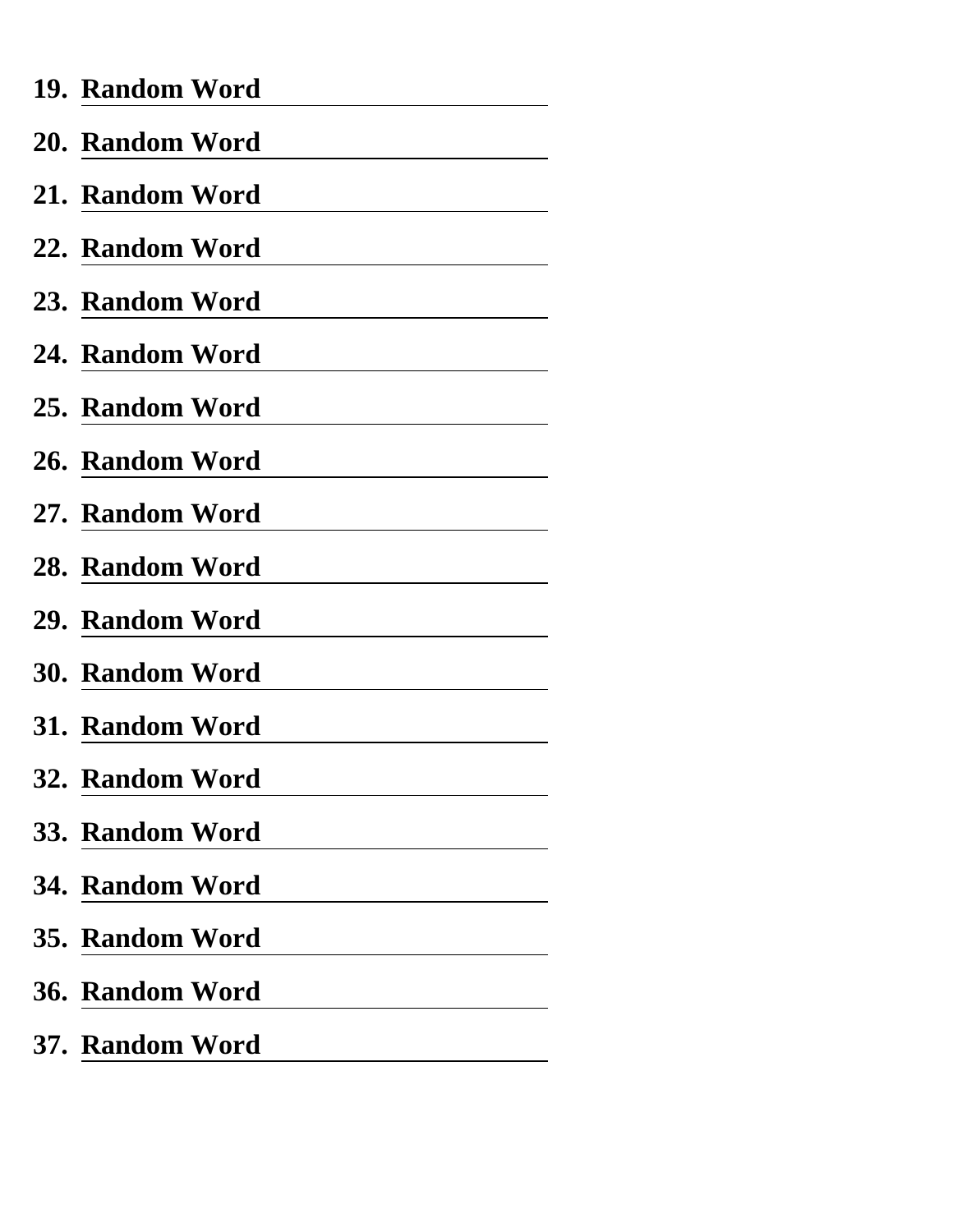| 38. Random Word                                                                                                                             |
|---------------------------------------------------------------------------------------------------------------------------------------------|
| 39. Random Word                                                                                                                             |
| 40. Random Word<br><u> 1990 - Johann Barbara, politik eta politik eta politik eta politik eta politik eta politik eta politik eta p</u> oli |
| 41. Random Word                                                                                                                             |
| 42. Random Word                                                                                                                             |
| 43. Random Word                                                                                                                             |
| 44. Random Word                                                                                                                             |
| 45. Random Word                                                                                                                             |
| 46. Random Word                                                                                                                             |
| 47. Random Word                                                                                                                             |
| 48. Random Word                                                                                                                             |
| 49. Random Word                                                                                                                             |
| 50. Random Word                                                                                                                             |
| 51. Random Word                                                                                                                             |
| 52. Random Word                                                                                                                             |
| 53. Random Word                                                                                                                             |
| 54. Random Word                                                                                                                             |
| 55. Random Word                                                                                                                             |
| 56. Random Word                                                                                                                             |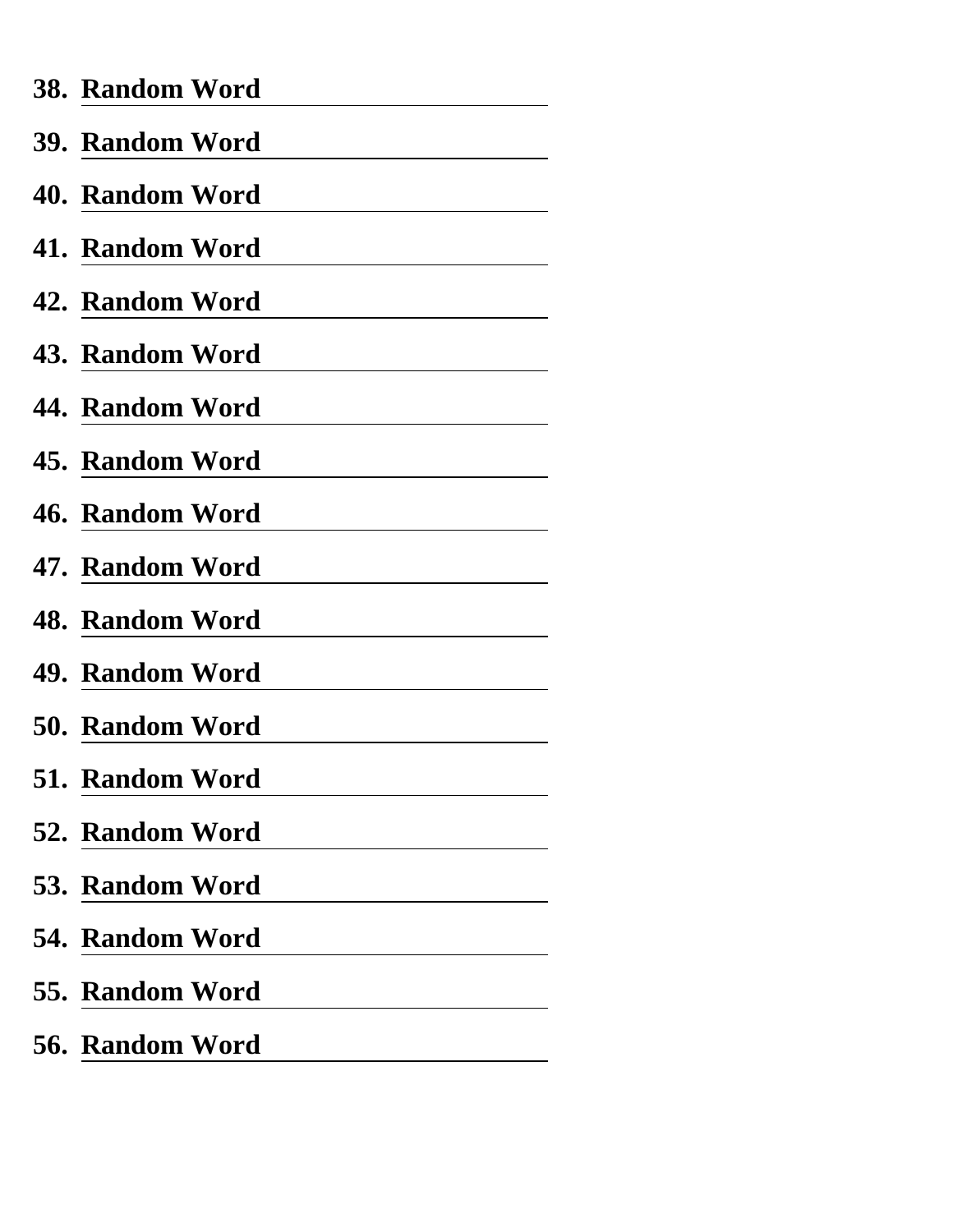| 57. Random Word        |
|------------------------|
| 58. Random Word        |
| 59. Random Word        |
| 60. Random Word        |
| 61. Random Word        |
| 62. Random Word        |
| 63. Random Word        |
| 64. Random Word        |
| 65. Random Word        |
| <b>66. Random Word</b> |
| 67. Random Word        |
| 68. Random Word        |
| 69. Random Word        |
| 70. Random Word        |
| 71. Random Word        |
| 72. Random Word        |
| 73. Random Word        |
| 74. Random Word        |
| 75. Random Word        |